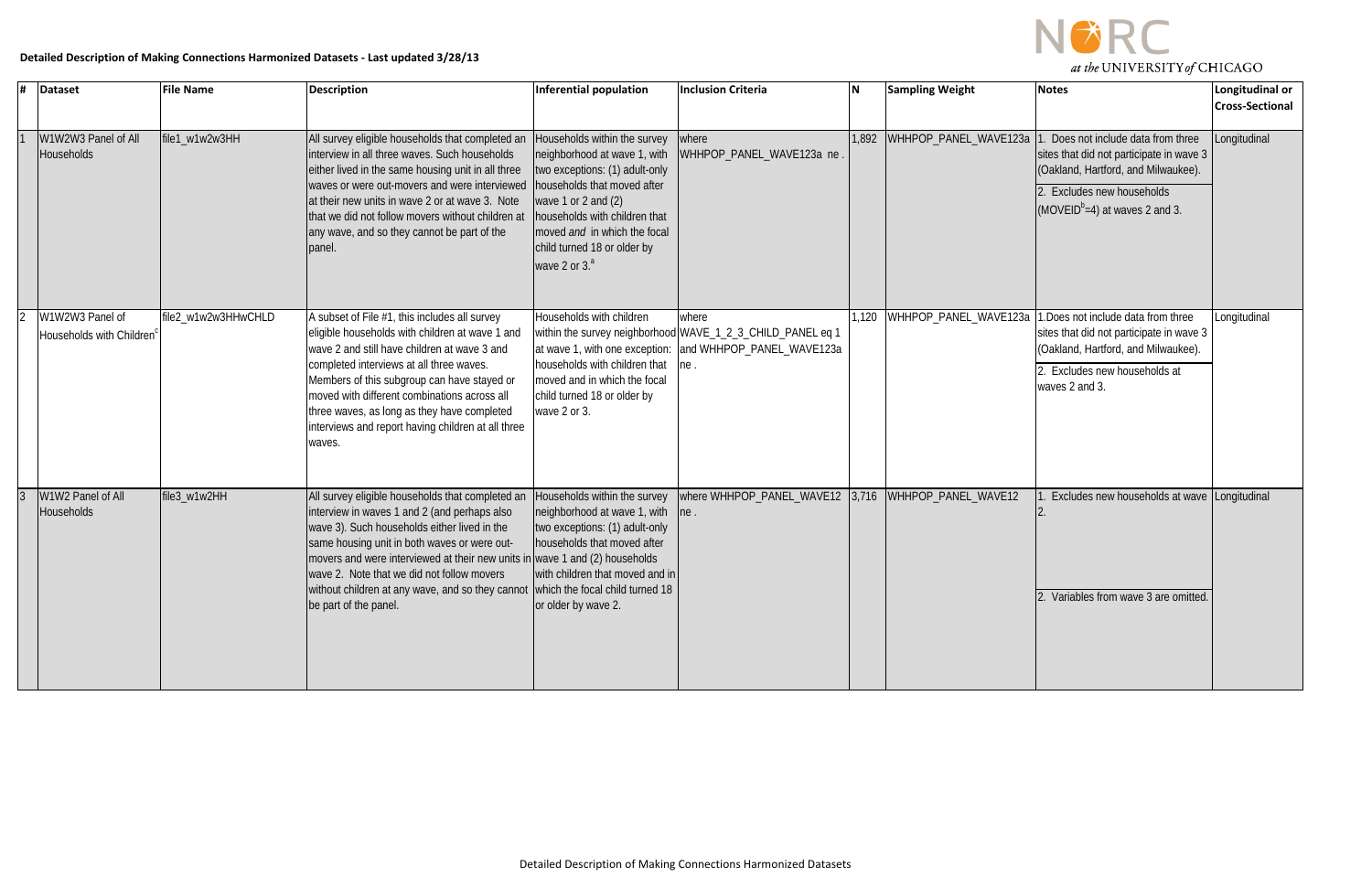

| # | <b>Dataset</b>                                           | <b>File Name</b>      | <b>Description</b>                                                                                                                                                                                                                                                                                                                                                                                                                                                                                          | <b>Inferential population</b>                                                                                                                                                                                                                                                                  | <b>Inclusion Criteria</b>                                                                                                      | İΝ    | <b>Sampling Weight</b> | <b>Notes</b>                                                                                                                                                                                    | Longitudinal or<br><b>Cross-Sectional</b> |
|---|----------------------------------------------------------|-----------------------|-------------------------------------------------------------------------------------------------------------------------------------------------------------------------------------------------------------------------------------------------------------------------------------------------------------------------------------------------------------------------------------------------------------------------------------------------------------------------------------------------------------|------------------------------------------------------------------------------------------------------------------------------------------------------------------------------------------------------------------------------------------------------------------------------------------------|--------------------------------------------------------------------------------------------------------------------------------|-------|------------------------|-------------------------------------------------------------------------------------------------------------------------------------------------------------------------------------------------|-------------------------------------------|
|   | W1W2 Panel of<br>Households with Children                | file4_w1w2HHwCHLD     | A subset of File #3, this includes all survey<br>eligible households with children at wave 1 that<br>still have children at wave 2 and completed<br>interviews at both waves (and may nor may not<br>have been interviewed in wave 3). Members of<br>this subgroup can have stayed or moved at wave child turned 18 or older by<br>2, as long as they have completed interviews and wave 2.<br>report having children in both waves.                                                                        | Households with children<br>at wave 1, with one exception: eq 1<br>households with children that<br>moved and in which the focal                                                                                                                                                               | where WHHPOP_PANEL_WAVE12<br>within the survey neighborhood ne . and WAVE_1_2_CHILD_PANEL                                      | 2,233 | WHHPOP_PANEL_WAVE12    | Excludes new households at wave Longitudinal<br>Variables from wave 3 are omitted.                                                                                                              |                                           |
|   | W2W3 Panel of All<br><b>Households</b>                   | file5_w2w3HH          | All survey eligible households that completed an<br>interview in waves 2 and 3 (and perhaps also in<br>wave 1). Such households either lived in the<br>same housing unit in both waves or were out-<br>movers and were interviewed at their new units in wave 2 and (2) households<br>wave 3. Note that we did not follow movers<br>without children at any wave, and so they cannot which the focal child turned 18<br>be part of the panel. Also note that movers at<br>wave 2 are excluded.              | Households within the survey<br>neighborhood at wave 2, with<br>two exceptions: (1) adult-only<br>households that moved after<br>with children that moved and in<br>or older by wave 3.                                                                                                        | where WHHPOP_PANEL_WAVE23a 2,982<br>$\ln e$ .                                                                                  |       | WHHPOP_PANEL_WAVE23a   | Does not include data from three<br>sites that did not participate in wave 3<br>(Oakland, Hartford, and Milwaukee).<br>Excludes new households at wave<br>3. Variables from wave 1 are omitted. | Longitudinal                              |
|   | W2W3 Panel of<br>Households with Children                | file6_w2w3HHwCHLD     | A subset of File #5, this includes all survey<br>eligible households with children at wave 2 that<br>still have children at wave 3 and completed<br>interviews at both waves (and perhaps also in<br>wave 1). Members of this subgroup can have<br>stayed or moved at wave 3, as long as they have child turned 18 or older by<br>completed interviews and report having children wave 3.<br>in both waves. Also note that movers at wave 2<br>are excluded                                                 | Households with children<br>households with children that<br>moved and in which the focal                                                                                                                                                                                                      | where<br>within the survey neighborhood WHHPOP_PANEL_WAVE23A ne.<br>at wave 2, with one exception: and WAVE_2_3_CHILD_PANEL eq | 1,619 | WHHPOP_PANEL_WAVE23a   | Does not include data from three<br>sites that did not participate in wave 3<br>(Oakland, Hartford, and Milwaukee).<br>Excludes new households at wave<br>3. Variables from wave 1 are omitted. | .ongitudinal                              |
|   | W1W2W3 Panel of All<br>Households in MC<br>Neighborhoods | file7_w1w2w3HHinNeigh | All survey eligible households that completed an<br>interview in all three waves and remained in the<br>survey neighborhood. Such households either<br>lived in the same housing unit in all three waves<br>or were out-movers and were interviewed at their 3, with two exceptions: (1)<br>new units that were within the survey<br>neighborhood boundaries in wave 2 and/or at<br>wave 3. Note that we did not follow movers<br>without children at any wave, and so they cannot<br>be part of the panel. | Households in the survey<br>neighborhood as of wave 1<br>that remained in the<br>neighborhood for waves 2 and eq 1<br>adult-only households that<br>moved after wave 1 and (2)<br>households with children that<br>moved and in which the focal<br>child turned 18 or older by<br>wave 2 or 3. | where<br>WHHPOP_PANEL_WAVE123a ne<br>and WAVE_1_2_3_NEIGH_PANEL                                                                | 1,229 | WHHPOP_PANEL_WAVE123A  | Does not include data from three<br>sites that did not participate in wave 3<br>(Oakland, Hartford, and Milwaukee).<br>Excludes new households at<br>waves 2 and 3.                             | Longitudinal                              |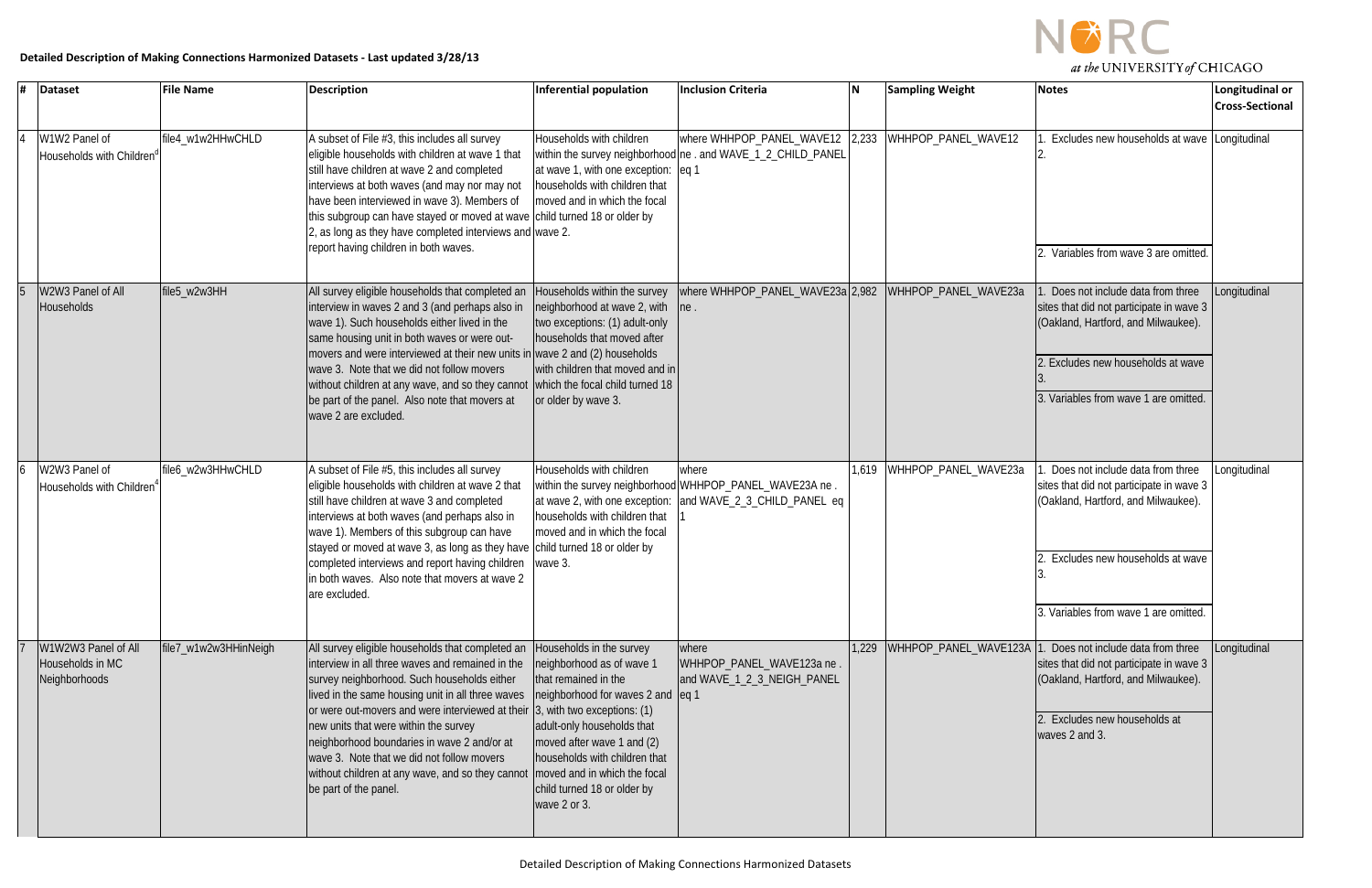

| l# | <b>Dataset</b>                                         | <b>File Name</b>    | <b>Description</b>                                                                                                                                                                                                                                                                                                                                                                                                                                                                                  | Inferential population                                                                                                                                                                                               | <b>Inclusion Criteria</b>                                                | ΙN  | <b>Sampling Weight</b> | <b>Notes</b>                                                                                                                                                                                                                                                                   | Longitudinal or<br><b>Cross-Sectional</b> |
|----|--------------------------------------------------------|---------------------|-----------------------------------------------------------------------------------------------------------------------------------------------------------------------------------------------------------------------------------------------------------------------------------------------------------------------------------------------------------------------------------------------------------------------------------------------------------------------------------------------------|----------------------------------------------------------------------------------------------------------------------------------------------------------------------------------------------------------------------|--------------------------------------------------------------------------|-----|------------------------|--------------------------------------------------------------------------------------------------------------------------------------------------------------------------------------------------------------------------------------------------------------------------------|-------------------------------------------|
|    | W1W2 Panel of All<br>Households in MC<br>Neighborhoods | file8_w1w2HHinNeigh | All survey eligible households that completed an<br>interview in waves 1 and 2 (but not 3) and<br>remained in the survey neigbhorhood. Such<br>households either lived in the same housing unit<br>in both waves or were out-movers and were<br>interviewed at their new units that were within the with children that moved and in<br>survey neighborhood boundaries in wave 2.<br>Note that we did not follow movers without<br>children at any wave, and so they cannot be part<br>of the panel. | Households within the survey<br>neighborhood at wave 1, with<br>two exceptions: (1) adult-only<br>households that moved after<br>wave 1 and (2) households<br>which the focal child turned 18<br>or older by wave 2. | where WHHPOP_PANEL_WAVE12 2,975<br>ne. and<br>WAVE_1_2_NEIGH_PANEL eq 1  |     | WHHPOP PANEL WAVE12    | Excludes new households at wave Longitudinal<br>Variables from wave 3 are omitted.                                                                                                                                                                                             |                                           |
|    | W2W3 Panel of All<br>Households in MC<br>Neighborhoods | file9_w2w3HHinNeigh | All survey eligible households that completed an<br>interview in waves 2 and 3 (and perhaps also 1)<br>and remained in the survey neighborhood. Such<br>households either lived in the same housing unit<br>in both waves or were out-movers and were<br>interviewed at their new units that were within the wiith children that moved and in<br>survey neighborhood boundaries in wave 3.                                                                                                          | Households in the survey<br>neighborhood at wave 2, with<br>two exceptions: (1) adult-only<br>households that moved after<br>wave 2 and (2) households<br>which the focal child turned 18<br>or older by wave 3.     | where WHHPOP_PANEL_WAVE23a 2,191<br>ne. and<br>WAVE_2_3_NEIGH_PANEL eq 1 |     | WHHPOP_PANEL_WAVE23a   | Does not include data from three<br>sites that did not participate in wave 3<br>(Oakland, Hartford, and Milwaukee).<br>Excludes new households at wave<br>Variables from wave 1 are omitted.                                                                                   | Longitudinal                              |
| 10 | W1W2W3 Panel of W1<br><b>Focal Children</b>            | file10_w1w2w3CHLD   | Unlike Files #1-9, this is a child-level (rather than<br>household-level) dataset in which each row<br>contains the wave 1, 2, and 3 data for focal<br>children selected at wave 1 and located again at<br>waves 2 and 3. Note that a different child may<br>have been selected as the focal child in wave 2,<br>3, or both due to the addition of new children to<br>the household.                                                                                                                | Children that lived in the<br>survey neighborhood at wave<br>I, with one exception: those<br>that moved and who were age<br>18 or over in wave 2 or 3.                                                               | where WCHLD_PANEL_WAVE123 ne.                                            | 946 | WCHLD_PANEL_WAVE123    | .Does not include data from three<br>sites that did not participate in wave 3<br>(Oakland, Hartford, and Milwaukee).<br>2. Excludes new households at<br>waves 2 and 3.<br>Do not use this child-level dataset<br>to conduct analysis at the respondent<br>or household level. | Longitudinal                              |
|    | W1W2 Panel of W1 Focal file11_w1w2CHLD<br>Children     |                     | This is a child-level (rather than household-level) Children that lived in the<br>dataset in which each row contains the wave 1<br>and 2 data for focal children selected at wave 1<br>and located again at wave 2 (and perhaps also at that moved and who were age<br>wave 3). Note that a different child may have<br>been selected as the focal child in wave 2, 3, or<br>both due to the addition of new children to the<br>household.                                                          | survey neighborhood at wave<br>1, with one exception: those<br>18 or over in wave 2.                                                                                                                                 | where WCHLD_PANEL_WAVE12 ne 2,036                                        |     | WCHLD_PANEL_WAVE12     | Excludes new households at wave Longitudinal<br>Do not use this child-level dataset<br>to conduct analysis at the respondent<br>or household level.<br>3. Wave 3 variables are omitted.                                                                                        |                                           |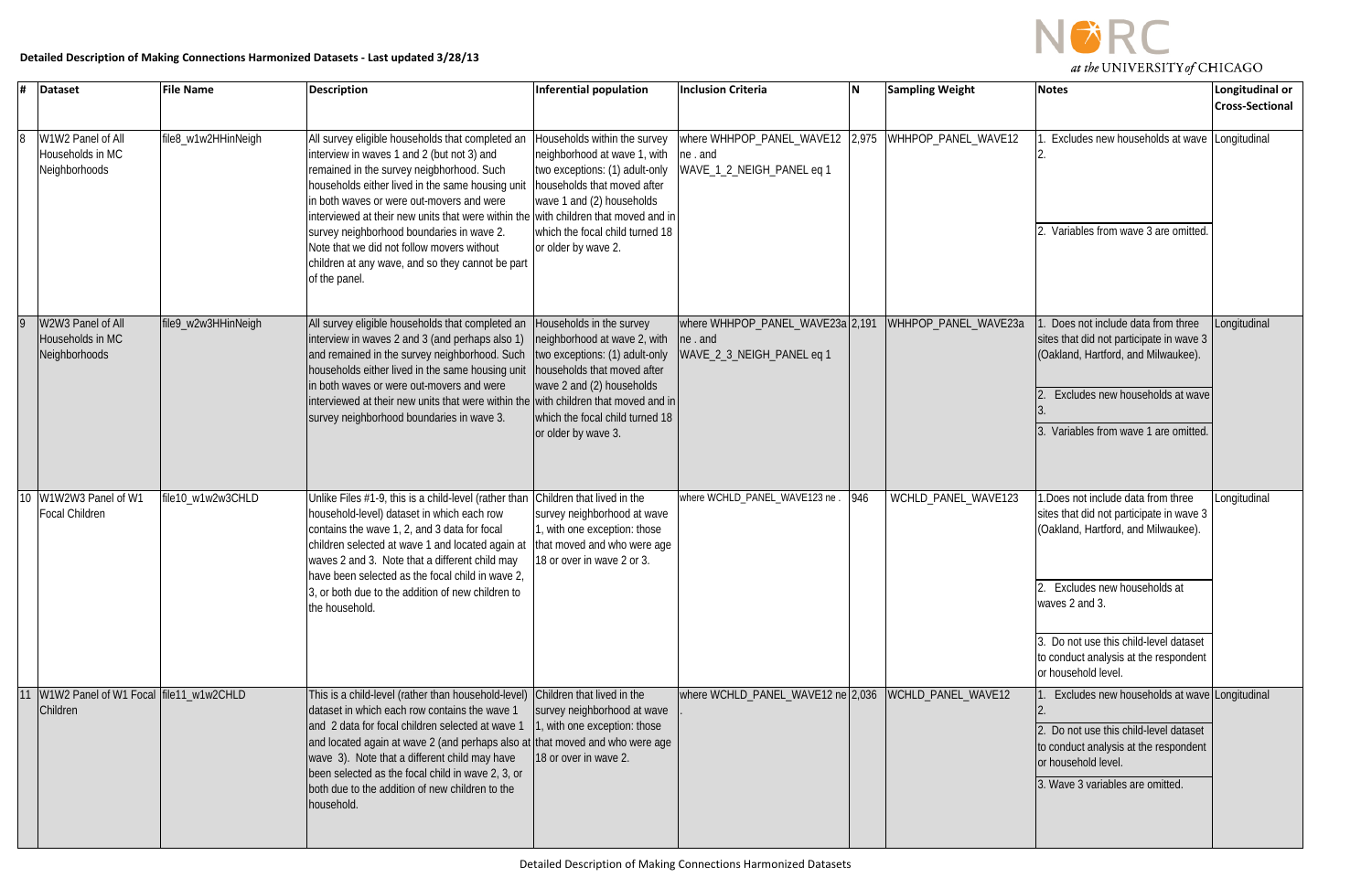

### **Detailed Description of Making Connections Harmonized Datasets - Last updated 3/28/13**

| l# | <b>Dataset</b>                                      | <b>File Name</b>         | <b>Description</b>                                                                                                                                                                                                                                                                                                                                                                                                                                                                                                                                                                                                                       | Inferential population                                                                                                                                                                                                      | <b>Inclusion Criteria</b>                                                                                           | N     | <b>Sampling Weight</b> | <b>Notes</b>                                                                                                                                                                                                                                                  | Longitudinal or<br><b>Cross-Sectional</b> |
|----|-----------------------------------------------------|--------------------------|------------------------------------------------------------------------------------------------------------------------------------------------------------------------------------------------------------------------------------------------------------------------------------------------------------------------------------------------------------------------------------------------------------------------------------------------------------------------------------------------------------------------------------------------------------------------------------------------------------------------------------------|-----------------------------------------------------------------------------------------------------------------------------------------------------------------------------------------------------------------------------|---------------------------------------------------------------------------------------------------------------------|-------|------------------------|---------------------------------------------------------------------------------------------------------------------------------------------------------------------------------------------------------------------------------------------------------------|-------------------------------------------|
|    | W2W3 Panel of All<br>Children                       | file12_w2w3CHLD          | This is a child-level (rather than household-level)<br>dataset in which each row contains the wave 2<br>and 3 data for all children in participating<br>households at wave 2 who were located again in those that moved at wave 3<br>participating households at wave 3 (and perhaps<br>also at wave 1). Note that a different child may<br>have been selected as the focal child in wave 3<br>due to the addition of new children to the<br>household. Also note that movers at wave 2 are<br>excluded.                                                                                                                                 | Children that lived in the<br>survey neighborhood at wave<br>2, with two exceptions: (1)<br>and did not stay with the wave<br>2 focal child and (2) those who<br>moved and were age 18 or<br>over in wave 3.                | where WCHLD_PANEL_WAVE23 ne 3,030                                                                                   |       | WCHLD_PANEL_WAVE23     | Does not include data from three<br>sites that did not participate in wave 3<br>(Oakland, Hartford, and Milwaukee).<br>Excludes new households at wave<br>Do not use this child-level dataset<br>to conduct analysis at the respondent<br>or household level. | Longitudinal                              |
|    | W1W2W3 Panel of<br>Households Ever with<br>Children | file13_w1w2w3HHeverwCHLD | Similar to File #2, this is a subset of File #1 but<br>includes all survey eligible households that had<br>or more children at any (but not necessarily all)<br>waves. Members of this subgroup can have<br>stayed or moved with different combinations<br>across all three waves, as long as they have<br>completed interviews and report having one or<br>more children in any wave.                                                                                                                                                                                                                                                   | Households that lived within<br>the survey neighborhood at<br>wave 1 and had children in any and<br>exception: households with<br>children that moved and in<br>which the focal child turned 18<br>or older by wave 2 or 3. | where<br>WHHPOP_PANEL_WAVE123A ne<br>wave (1, 2, and/or 3), with one  WAVE_1_2_3_EVERCHILD_PANEL<br>eq <sub>1</sub> | 1,300 | WHHPOP PANEL WAVE123A  | 1. Does not include data from three<br>sites that did not participate in wave 3<br>(Oakland, Hartford, and Milwaukee).<br>Excludes new households at<br>waves 2 and 3.                                                                                        | Longitudinal                              |
|    | W1W2 Panel of<br>Households Ever with<br>Children   | file14_w1w2HHeverwCHLD   | Like File #4, this is a subset of File #3. However, Households that lived within<br>it includes all survey eligible households that had the survey neighborhood at<br>1 or more children at wave 1 and/or wave 2 (but<br>not necessarily both waves) and completed<br>interviews at both waves (and may nor may not   exception: households with<br>have been interviewed in wave 3). Members of children that moved and in<br>this subgroup can have stayed or moved at wave which the focal child turned 18<br>2, as long as they have completed interviews and or older by wave 2.<br>report having children in wave 1 and/or wave 2. | wave 1 and had children in<br>wave 1 and/or 2, with one                                                                                                                                                                     | where WHHPOP_PANEL_WAVE12  2,436  WHHPOP_PANEL_WAVE12<br>ne.and<br>WAVE_1_2_EVERCHILD_PANEL<br>eg 1                 |       |                        | Excludes new households at wave Longitudinal<br>2. Variables from wave 3 are omitted.                                                                                                                                                                         |                                           |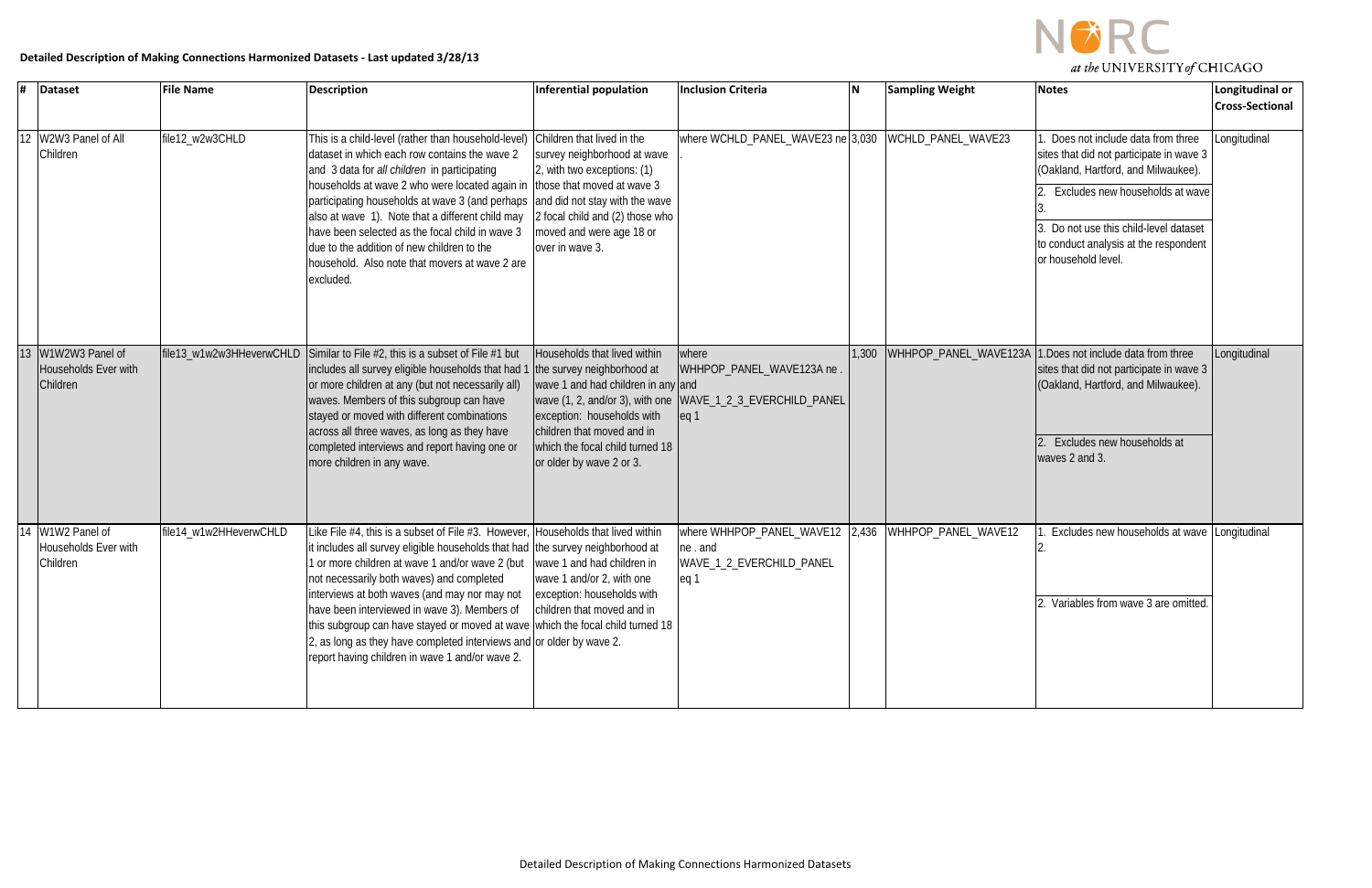

### **Detailed Description of Making Connections Harmonized Datasets - Last updated 3/28/13**

|    | $\sqrt{\frac{4}{1}}$ Dataset                                    | <b>File Name</b>       | <b>Description</b>                                                                                                                                                                                                                                                                                                                                                                                                                                                                                                                                  | Inferential population                                                                                                                              | <b>Inclusion Criteria</b>                                                               | İΝ    | <b>Sampling Weight</b> | <b>Notes</b>                                                                                                                                                                                                                                  | Longitudinal or<br><b>Cross-Sectional</b> |
|----|-----------------------------------------------------------------|------------------------|-----------------------------------------------------------------------------------------------------------------------------------------------------------------------------------------------------------------------------------------------------------------------------------------------------------------------------------------------------------------------------------------------------------------------------------------------------------------------------------------------------------------------------------------------------|-----------------------------------------------------------------------------------------------------------------------------------------------------|-----------------------------------------------------------------------------------------|-------|------------------------|-----------------------------------------------------------------------------------------------------------------------------------------------------------------------------------------------------------------------------------------------|-------------------------------------------|
| 15 | W2W3 Panel of<br>Households Ever with<br>Children               | file15_w2w3HHeverwCHLD | Like File #6, this is a subset of file #5. However,<br>it includes all survey eligible households that had the survey neighborhood at<br>1 or more children at wave 2 and/or wave 3 (but<br>not necessarily both waves) and completed<br>interviews at both waves (and may nor may not<br>have been interviewed in wave 1). Members of<br>this subgroup can have stayed or moved at wave which the focal child turned 18<br>3, as long as they have completed interviews and or older by wave 3.<br>report having children in wave 2 and/or wave 3. | Households that lived within<br>wave 2 and had children in<br>wave 2 and/or 3, with one<br>exception: households with<br>children that moved and in | where<br>WHHPOP_PANEL_WAVE23A ne.<br>and<br>WAVE_2_3_EVERCHILD_PANEL<br>eq <sub>1</sub> | 1,794 | WHHPOP_PANEL_WAVE23A   | Does not include data from three<br>sites that did not participate in wave 3<br>(Oakland, Hartford, and Milwaukee).<br>Excludes new households at wave<br>3. Variables from wave 1 are omitted.                                               | Longitudinal                              |
| 16 | W1 Cross-Section of All<br>Households in MC<br>Neighborhoods    | file16_w1xsec          | Because all interviews in wave 1 were conducted Households in the survey<br>at sampled addresses within the survey<br>neighborhoods (unlike in waves 2 and 3, when<br>some households with children were followed to<br>new locations), this file includes all households<br>from wave 1, regardless of outcomes in waves 2<br>and 3.                                                                                                                                                                                                               | neighborhood as of wave 1.                                                                                                                          | where whhpop ne                                                                         |       | 7,495   whhpop         | Variables from waves 2 and 3 are<br>omitted                                                                                                                                                                                                   | Cross-Sectional                           |
|    | W2 Cross-Section of All<br>Households in MC<br>Neighborhoods    | file17_w2xsec          | This file includes all households that resided at a<br>sampled address within the survey<br>neighborhoods at wave 2, regardless of<br>outcomes in waves 1 and 3.                                                                                                                                                                                                                                                                                                                                                                                    | Households in the survey<br>neighborhood as of wave 2.                                                                                              | where whhpop_wave2_neigh_1 ne                                                           | 6,957 | whhpop_wave2_neigh_1   | Variables from waves 1 and 3 are<br>omitted.<br>2. Includes new households at wave<br>2 (new occupants at wave 1 sampled<br>addresses) as well as fresh cases<br>(occupants of newly-constructed<br>and/or newly-renovated housing<br>units). | Cross-Sectional                           |
|    | 18 W3 Cross-Section of All<br>Households in MC<br>Neighborhoods | file18_w3xsec          | This file includes all households that resided at a<br>sampled address within the survey<br>neighborhoods at wave 3, regardless of<br>outcomes in waves 1 and 2.                                                                                                                                                                                                                                                                                                                                                                                    | Households in the survey<br>neighborhood as of wave 3.                                                                                              | where whhpop_wave3_neigh ne.                                                            | 4,315 | whhpop_wave3_neigh     | Variables from waves 1 and 2 are<br>omitted.<br>2. Includes new households at wave<br>3 (new occupants at wave 1 sampled<br>addresses) as well as fresh cases<br>(occupants of newly-constructed<br>and/or newly-renovated housing<br>units). | <b>Cross-Sectional</b>                    |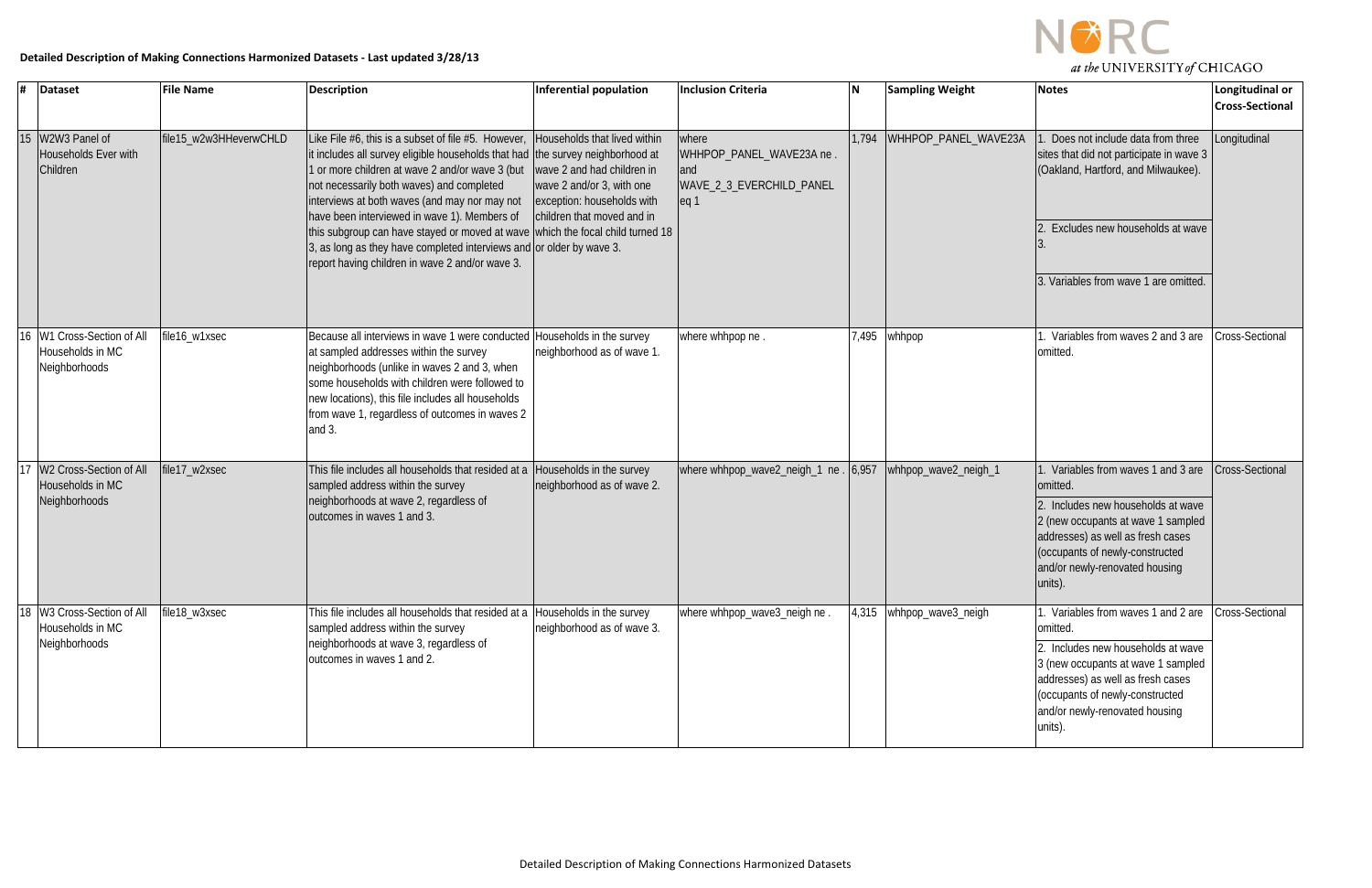

| Dataset | <b>File Name</b> | <b>Description</b> | Inferential population | <b>Inclusion Criteria</b> | INI | <b>Sampling Weight</b> | Notes | Longitudinal or        |
|---------|------------------|--------------------|------------------------|---------------------------|-----|------------------------|-------|------------------------|
|         |                  |                    |                        |                           |     |                        |       | <b>Cross-Sectional</b> |
|         |                  |                    |                        |                           |     |                        |       |                        |

#### **Footnotes**

- a The sample design for Making Connections reflected AECF's particular interest in families *with children* . If at wave 2 and/or 3 NORC discovered that a given focal child had moved away from their previous address, they were followed to their new location and an interviewer attempted an interview with a primary caretaker. Households must have had children in the prior wave to be considered a "mover." Adult-only households remained eligible as long as they did not move from their original sampled address.
- b MOVEID key:
	- 0 = Stayer Has not moved since previous wave or Previous NIR/OOS
	- 2 = Mover Moved since previous wave
	- 4 = New household at sampled address
	- 6 = Aged-out focus child mover
	- 8 = Fresh case
- c In all three waves
- d In both waves